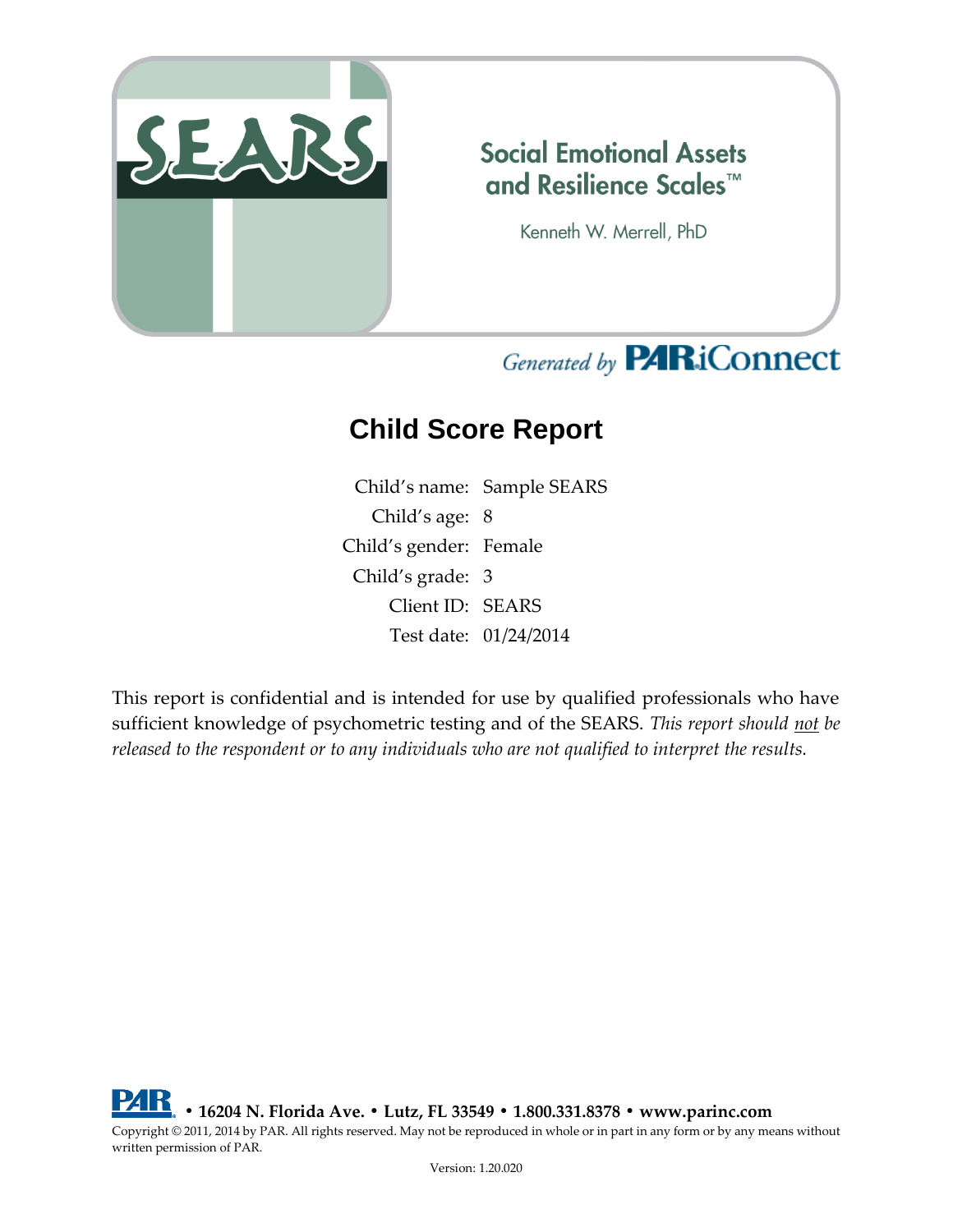#### **SEARS-C Scale Overview**

The SEARS-C is a unidimensional, strength-based self-report measure of social strengths and resilience. The SEARS-C consists of 35 items measuring a child's perception of his or her own global self-concept, including facets such as social and emotional knowledge and competence, peer acceptance and relationships, resilience in the face of difficulty, effective coping skills and problem-solving abilities, and empathy.

| <b>Scale</b>               | Raw<br>score | T score<br>$(90\%CI)$ | Percentile | <b>Tier</b> | <b>Score level</b>             |
|----------------------------|--------------|-----------------------|------------|-------------|--------------------------------|
| <b>SEARS-C total score</b> | 76           | 55<br>$(50-60)$       | 69         |             | Average to High<br>Functioning |

#### **SEARS-C Score Summary Table**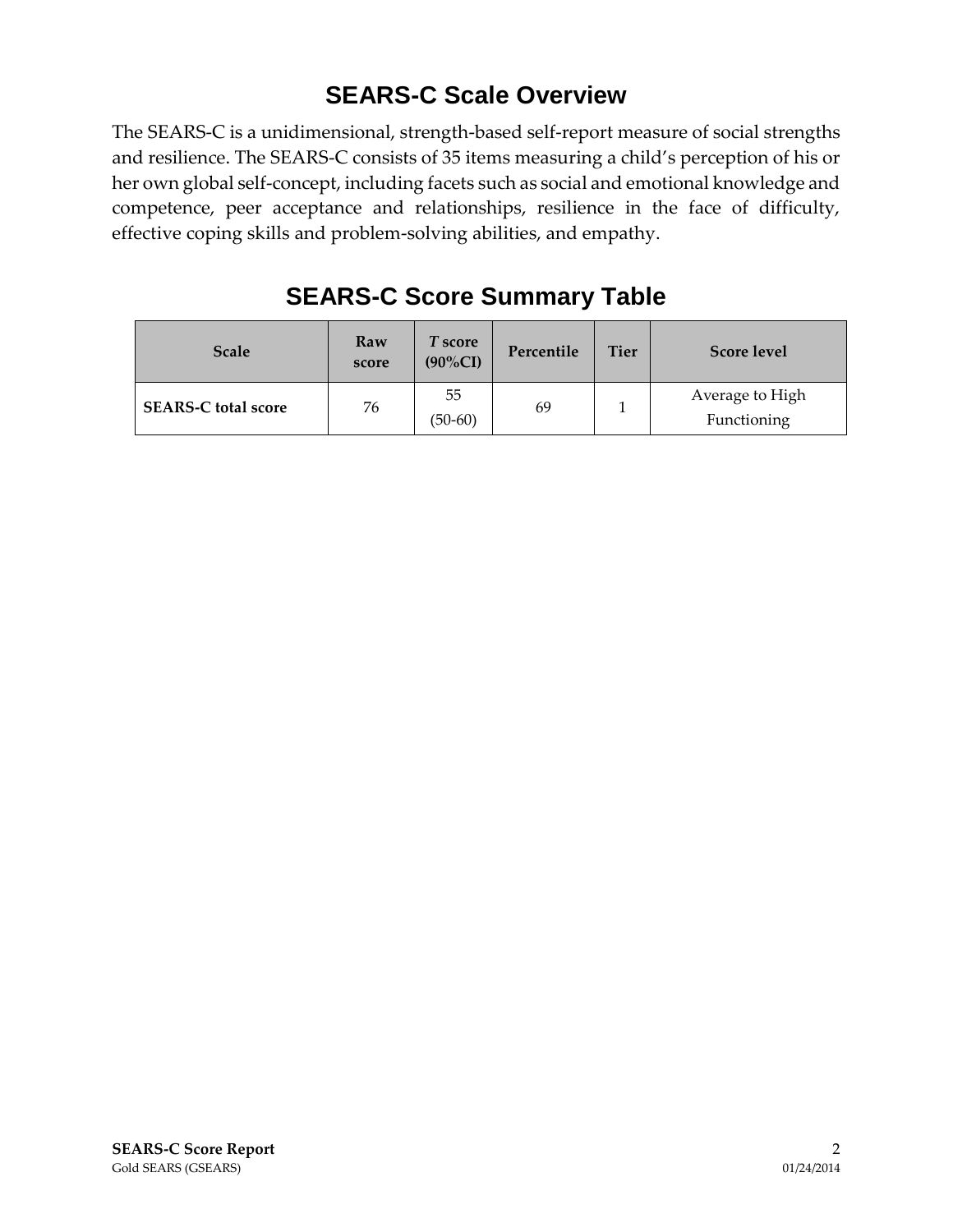

### **SEARS-C** *T***-Score Profile**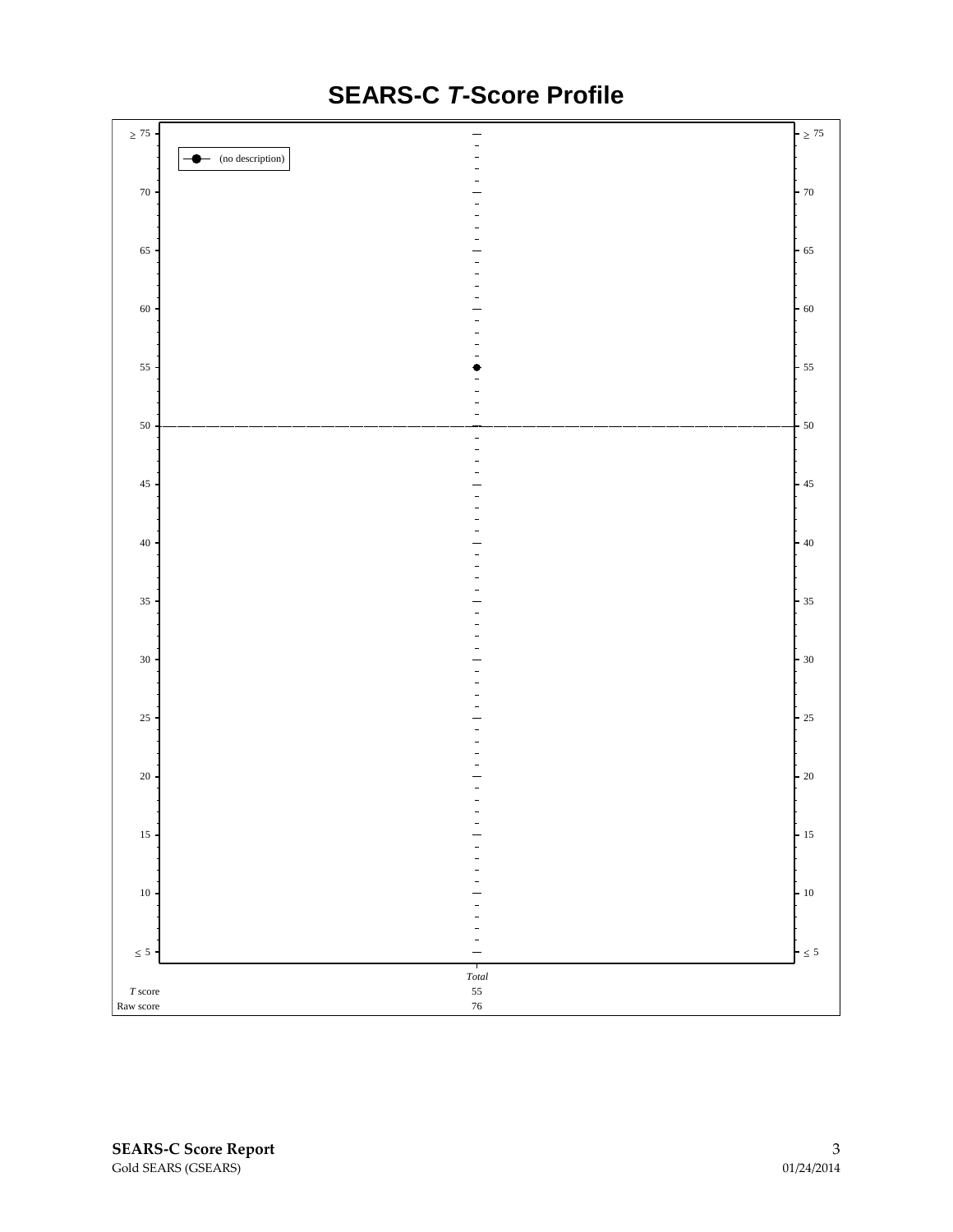

### **SEARS-C Percentile Profile**